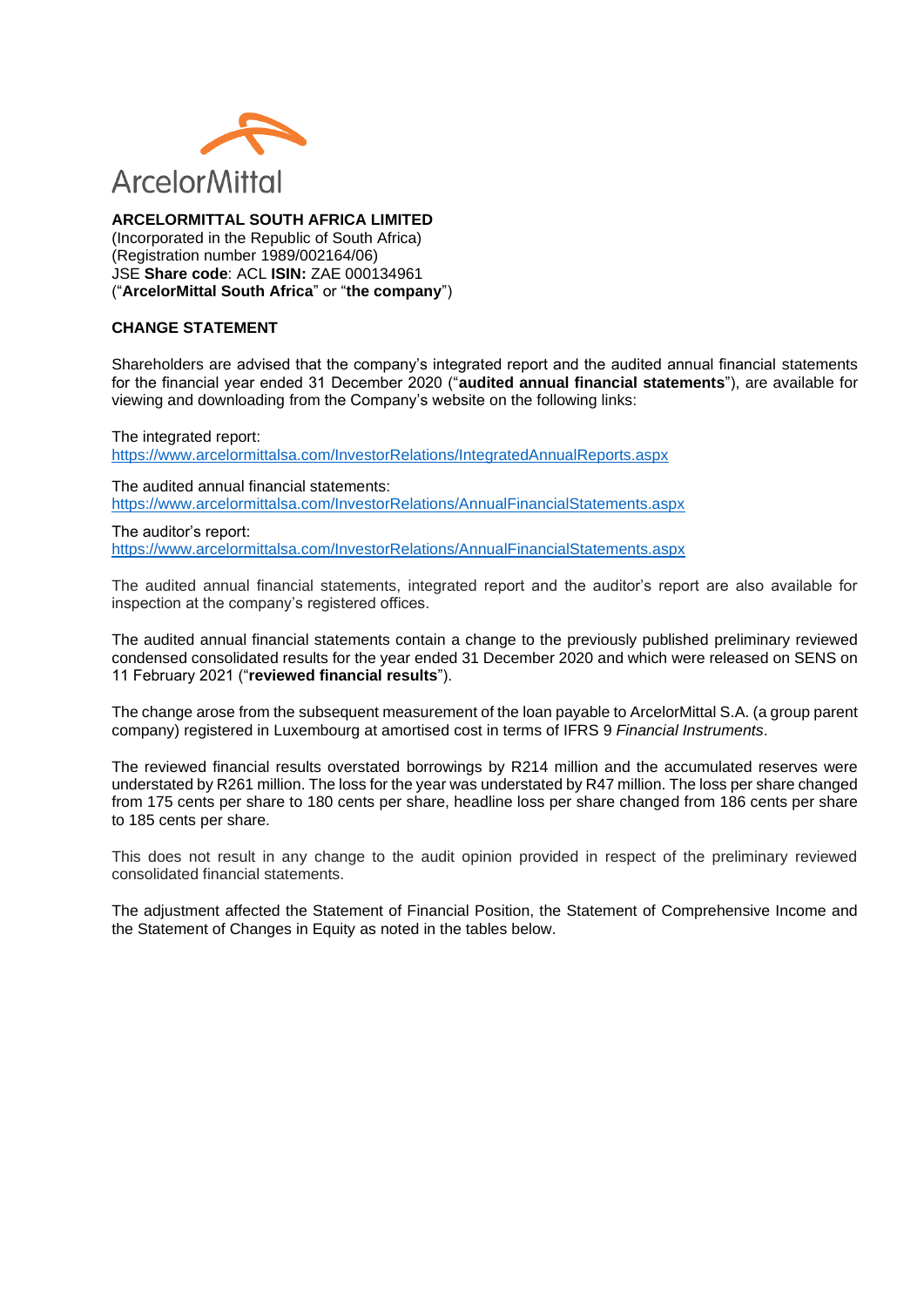|                                         | <b>Reviewed</b> | <b>Audited</b> | <b>Difference</b>            |
|-----------------------------------------|-----------------|----------------|------------------------------|
|                                         | R'm             | R'm            | R'm                          |
| <b>Assets</b>                           |                 |                |                              |
| <b>Non-current assets</b>               | 9 3 3 3         | 9 3 3 3        | $\blacksquare$               |
| Property, plant and equipment           | 7675            | 7675           | $\blacksquare$               |
| Investment properties                   | 983             | 983            | $\blacksquare$               |
| Intangible assets                       | 72              | 72             | $\blacksquare$               |
| Equity accounted investments            | 205             | 205            |                              |
| Investment held by environmental trust  | 378             | 378            |                              |
| Non-current receivable (Note 1)         | 8               | 9              | 1                            |
| Other financial assets (Note 1)         | 12              | 11             | (1)                          |
| <b>Current assets</b>                   | 12 476          | 12 476         | $\blacksquare$               |
| Inventories                             | 7 348           | 7 3 4 8        | ÷,                           |
| Trade and other receivables             | 1 623           | 1 6 2 3        | $\blacksquare$               |
| Asset held for sale                     | 135             | 135            | $\blacksquare$               |
| Other financial assets                  | 30              | 30             | $\blacksquare$               |
| Cash, bank balances and restricted cash | 3 3 4 0         | 3 3 4 0        | $\blacksquare$               |
| <b>TOTAL ASSETS</b>                     | 21 809          | 21 809         | $\blacksquare$               |
| <b>Equity and Liabilities</b>           |                 |                |                              |
| Shareholders' equity                    | 2 1 3 0         | 2 3 4 4        | 214                          |
| Stated capital                          | 4537            | 4537           |                              |
| Non-distributable reserves              | (3976)          | (3715)         | 261                          |
| Retained income                         | 1569            | 1522           | (47)                         |
| <b>Non-current liabilities</b>          | 6887            | 6673           | (214)                        |
| <b>Borrowings</b>                       | 4728            | 4514           | (214)                        |
| Trade and other payables                | 283             | 283            | -                            |
| Finance lease obligations               | 44              | 44             | $\overline{\phantom{0}}$     |
| Provisions                              | 1832            | 1832           | $\blacksquare$               |
| <b>Current liabilities</b>              | 12792           | 12792          | $\blacksquare$               |
| Trade and other payables                | 8 4 2 0         | 8 4 2 0        | $\blacksquare$               |
| Borrowings                              | 2 4 5 0         | 2 4 5 0        | $\blacksquare$               |
| Finance lease obligations               | 29              | 29             | $\blacksquare$               |
| <b>Current provisions</b>               | 770             | 770            | $\blacksquare$               |
| Taxation payable                        | 106             | 106            |                              |
| Other financial liabilities             | 1 0 1 7         | 1 0 1 7        | $\qquad \qquad \blacksquare$ |
| <b>Total equity and liabilities</b>     | 21 809          | 21 809         | $\blacksquare$               |

# **Condensed Consolidated Statement of Financial Position at 31 December 2020**

Note 1: Due to amounts less than R1 million, the amount had to be corrected at correct line item

Net asset value per share is adjusted from 191 cents to 210 cents.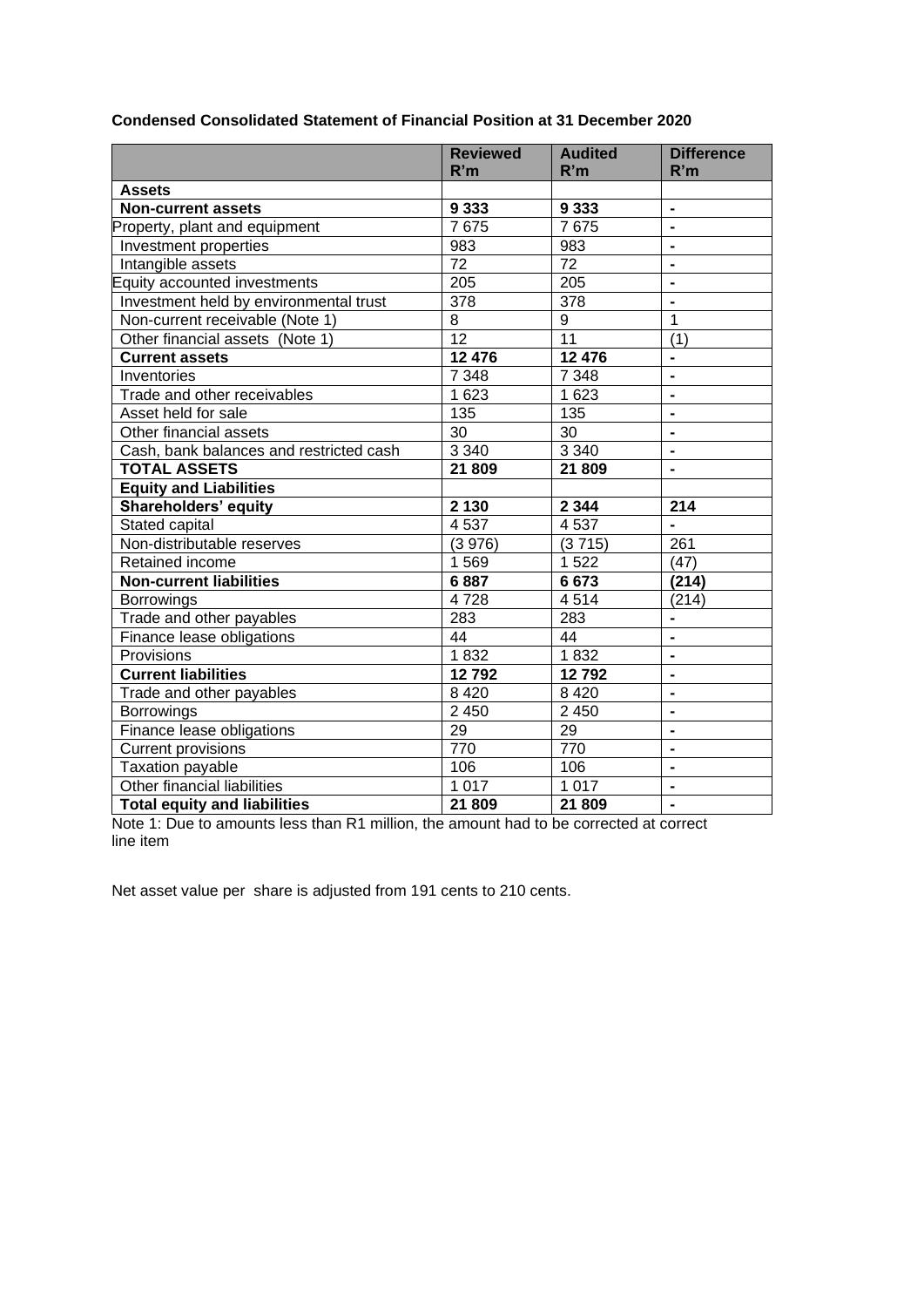**Condensed Consolidated Statement of comprehensive income for the year ended 31 December 2020**

|                                                                | <b>Reviewed</b><br>R'm | <b>Audited</b><br>R'm | <b>Difference</b><br>R'm |
|----------------------------------------------------------------|------------------------|-----------------------|--------------------------|
| Revenue                                                        | 24 643                 | 24 643                | $\blacksquare$           |
| Raw materials and consumables used                             | (12840)                | (12840)               | $\blacksquare$           |
| Employee costs                                                 | (3457)                 | (3457)                | $\blacksquare$           |
| Energy                                                         | (3598)                 | (3598)                | $\blacksquare$           |
| Movement in inventories of finished goods and work             | (1 203)                | (1 203)               |                          |
| in progress                                                    |                        |                       | $\blacksquare$           |
| Depreciation                                                   | (546)                  | (546)                 | $\blacksquare$           |
| Amortisation of intangible assets                              | (10)                   | (10)                  | $\blacksquare$           |
| Impairment of trade and other receivables                      | (4)                    | (4)                   | $\blacksquare$           |
| Other operating expenses                                       | (3909)                 | (3909)                | $\blacksquare$           |
| <b>Loss from operations</b>                                    | (924)                  | (924)                 | $\blacksquare$           |
| Impairment reversal of other assets                            | 57                     | 57                    | $\blacksquare$           |
| Impairment of property, plant and equipment and                | (125)                  | (125)                 |                          |
| intangible assets                                              |                        |                       | $\blacksquare$           |
| Impairment reversal of property, plant and equipment           | 29                     | 29                    |                          |
| Finance and investment income                                  | 112                    | 112                   |                          |
| Finance costs                                                  | (1188)                 | (1235)                | (47)                     |
| Fair value adjustments on investment property                  | (118)                  | (118)                 | $\blacksquare$           |
| Reclassification of foreign currency differences on            | 280                    | 280                   |                          |
| liquidation of foreign investment                              |                        |                       | $\blacksquare$           |
| Income/(loss) from equity accounted investments (net           | 13                     | 13                    |                          |
| of tax)                                                        |                        |                       |                          |
| Loss before tax                                                | (1864)                 | (1911)                | (47)                     |
| Income tax (expense)/credit                                    | (62)                   | (62)                  |                          |
| Loss for the year                                              | (1926)                 | (1973)                | (47)                     |
| Other comprehensive (loss)/profit                              |                        |                       |                          |
| Items that will not be reclassified to profit or loss:         |                        |                       |                          |
| Fair value adjustment on equity instruments (net of            | (29)                   | (29)                  |                          |
| $\text{tax}$                                                   |                        |                       |                          |
| Revaluation of property, plant and equipment                   | 30                     | 30                    |                          |
| Items that may be reclassified subsequently to profit          |                        |                       |                          |
| or loss:                                                       |                        |                       |                          |
| Exchange differences on translation of foreign                 | (36)                   | (36)                  |                          |
| operations                                                     |                        |                       |                          |
| Cash flow hedge - effective portion of changes in fair         | (202)                  | (202)                 |                          |
| value net of tax                                               |                        |                       |                          |
| Reclassification of cash flow hedges to profit or loss         | 66                     | 66                    |                          |
| (net of tax)                                                   |                        |                       |                          |
| Reclassification of foreign currency differences on            | (280)                  | (280)                 |                          |
| liquidation of foreign investment                              |                        |                       |                          |
| Share of other comprehensive income of equity-                 | 3                      | 3                     |                          |
| accounted investments                                          |                        |                       |                          |
| Other comprehensive (loss)/income for the year                 | (448)                  | (448)                 | $\blacksquare$           |
| Total comprehensive loss for the year<br>Loss attributable to: | (2374)                 | (2421)                | (47)                     |
| Owners of the company                                          | (1926)                 | (1973)                | (47)                     |
| Total comprehensive loss attributable to:                      |                        |                       |                          |
| Owners of the company                                          | (2374)                 | (2421)                | (47)                     |
|                                                                |                        |                       |                          |